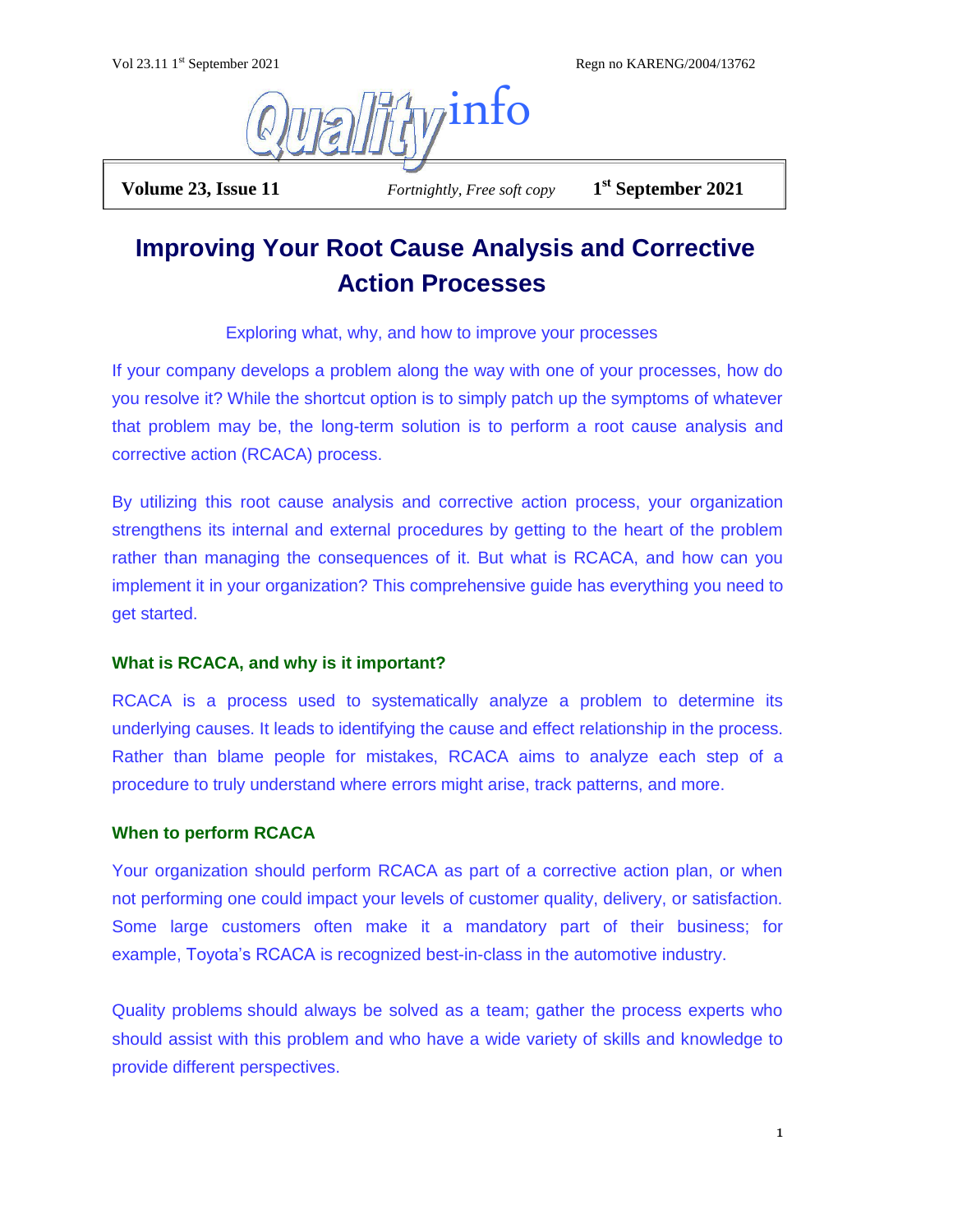## **Overview of the RCACA process**

The RCACA process generally follows these steps:

- Begin with the problem statement.
- Confirm by "going to the *gemba.*"
- Collect data for analysis.
- Formulate a theory.
- Achieve short-term containment
- Develop theories for the long-term corrective action.
- Implement the long-term actions.
- Monitor the solution.
- Verify all is resolved, not just patched up.
- Update relevant documents.

Before diving into each step, however, it's important to apply a systems-thinking approach to the overall process.

## Employing a systems-thinking approach to the RCACA process

Many times, due to time and schedule pressure and other factors, it seems easier to solve a problem by treating the symptoms, not the root cause. However, the same problem will recur—and if Murphy's Law has anything to say about it, at the worst possible time. Over time, unresolved root causes build up, resulting in a situation where one is jumping from one crisis to the next. It quickly becomes a rather ineffective and inefficient situation.

Instead, try to use a systems-thinking approach by listing all the factors that created the situation, consider the bigger picture, elicit perspectives from others, and truly seek to understand the weakness in the process. This approach is slower and more methodical but is well worth the effort to fully understand the manufacturing process and reduce the number of "fires" to fight over the long term.

Below is an overview of each step of the RCACA process:

## **Begin with the problem statement**

The problem statement should:

• Focus on one narrowly defined problem.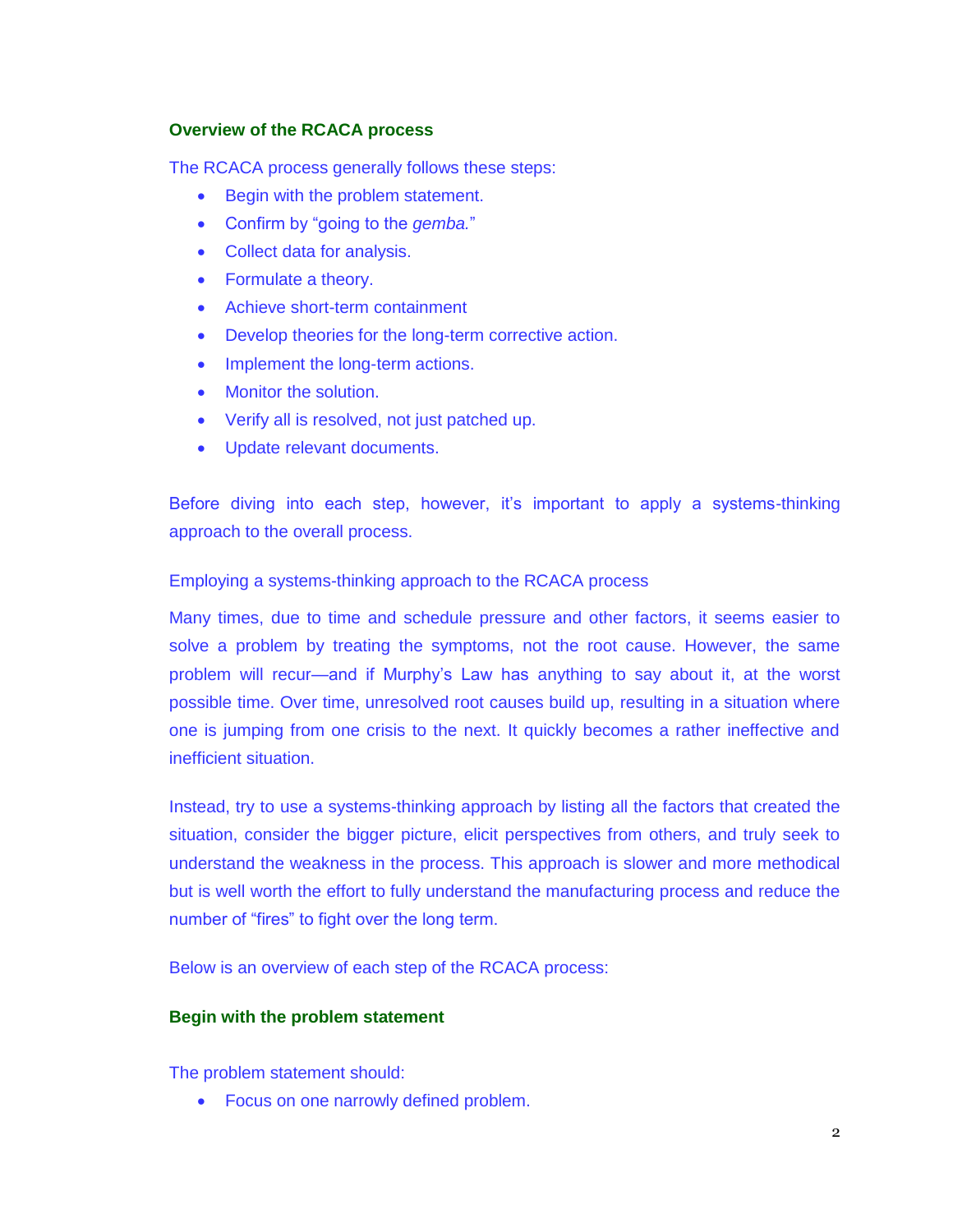- Be clear, concise, and factual.
- State the result and/or consequence.
- Describe the problem in measurable terms.

The problem statement does not:

- Assign a cause for the problem.
- Describe how to fix the problem.
- Essentially, you should be able to define the who, what, when, where, and how of the problem!

## **Confirm by 'going to the** *gemba'*

[Going to the](https://www.cmtc.com/blog/10-manufacturing-blogs-and-podcasts-to-follow) *gemba* is the act of visiting the shop floor in lean. Translated as "the real place," it pushes the importance that leadership understand what is happening at every level.

This entails:

- Doing a walk-through of the process, also known as *genchi genbutsu*, which translates to "go and see," or, "go to the actual place to see the actual circumstances"
- Analyzing the process: What are the weaknesses?
- Asking yourself if the problem can be duplicated. If not, what would have to change to make it happen again?

Part of this also includes interviewing the process users, such as floor personnel, production leads, supervisors, customers, and suppliers, to review procedures, methods, activities, and tasks.

## **Collect data for analysis**

Once you can [define the problem,](https://www.cmtc.com/blog/minimizing-risk-of-food-safety-problems-in-the-processing-industry) you and your team must establish why it happened. This step incorporates gathering all the facts of the situation and processing them to determine causal relationships. This will point you in the direction of the root cause of the problem.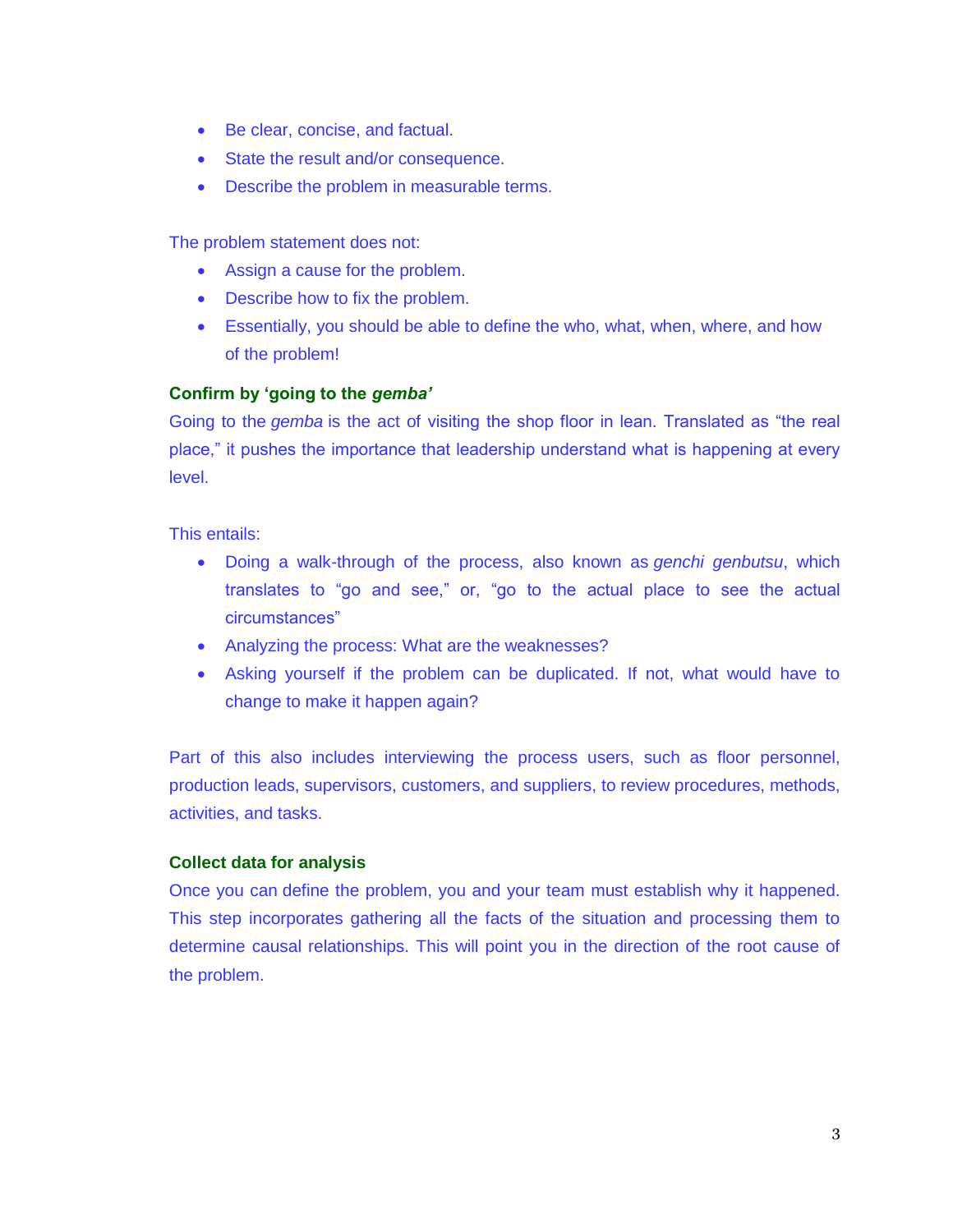Factors to consider might include:

• **Evaluate the equipment:** Is the machine performance and maintenance up to par? Are the methods and appropriate procedures being followed? Do these policies have sufficient detail, or is there room for human error?

• **Materials:** Are the materials involved the appropriate grade or quality? Are they being properly stored and handled? Is there any evidence of contamination?

## **Formulate a theory**

After acquiring the aforementioned [facts and context of the problem,](https://www.cmtc.com/blog/how-to-target-eliminate-company-problems) state the potential causes of the nonconformity and list all the tasks involved in the particular manufacturing process. Formulate a theory of root cause and designate how information—i.e., due date, days, tally, total—will be objectively recorded.

Review these records. What does this information tell you? Can you identify potential causal factors? Which qualities are leading to the problem: work environment, workflow, lighting, personnel training, distractions, or something else?

## **Achieve short-term containment**

To "stop the bleeding," you'll need to establish containment actions. This might entail changing equipment, retraining operators, and switching material suppliers. Short-term containment ensures the customer is protected from being immediately affected by the problem; it's not a long-term solution, nor does it count as the problem having been resolved.

#### **Develop theories for the long-term corrective action**

Next, select and implement the appropriate [long-term corrective action solution.](https://www.cmtc.com/blog/how-to-create-a-change-management-process-that-actually-works) There might be several solutions available to you; be sure to choose the solution that:

- Will best eliminate the root cause
- Is most cost-effective
- Is the most appropriate to the magnitude of the problem
- Effectively changes the process

From these factors, identify the best solution by ranking them and assigning importance to each possible path. This will help objectively [determine the best course of action](https://www.cmtc.com/blog/metrics-for-better-management) for your manufacturing team.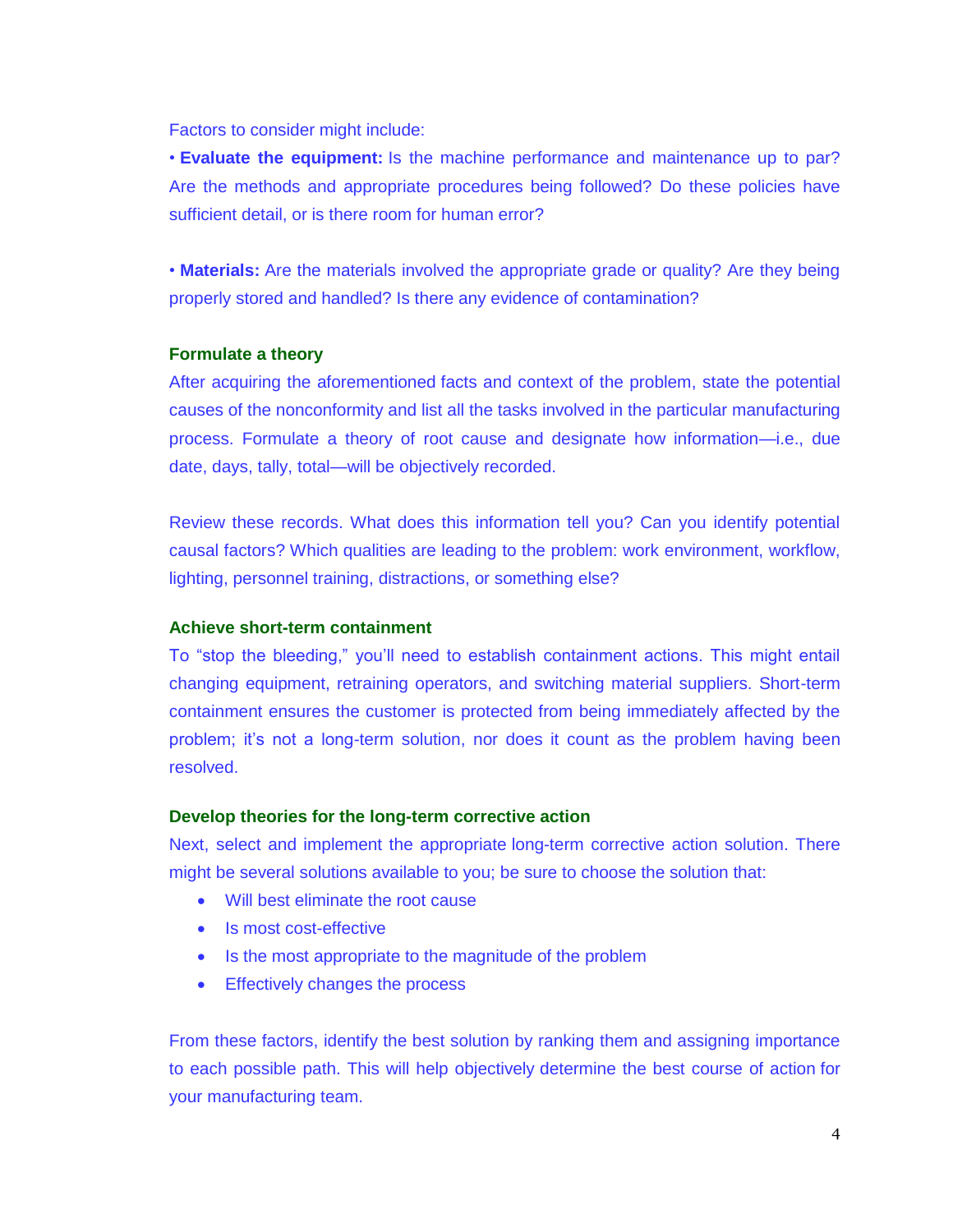#### **Implement the long-term actions**

After selecting the best solution, you need to implement these changes. Start by dividing the solution into sequential tasks, and create an action items list with responsibilities and due dates assigned to each pertinent team member. Be sure to have a contingency plan, however, and ask yourself what could go wrong, how you'll know something has gone wrong, and what could be done to prevent it. Such questions aren't pessimistic; in fact, they demonstrate taking initiative and actively engaging with the RCACA process.

## **Monitor the solution**

[Monitor the problem](https://www.cmtc.com/blog/how-mobile-apps-can-create-a-competitive-advantage-in-manufacturing) to ensure that the nonconformance does not reoccur. If it does, reject the root cause, then implement an alternate solution. Always determine if the nonconformance affected the product elsewhere in the organization, or if any nonconforming product was shipped to the customer. You'll want to resolve that with them as soon as possible.

# **Verify all is resolved, not just patched up**

Allow sufficient time for the problem to reoccur to determine if you properly addressed it. The problem might not reappear for a couple of weeks, for example, but that doesn't mean it won't return if the chosen corrective actions aren't enduring. Verify that the identified problem has been addressed, and it no longer occurs. There's no official time limit, but your solution must work consistently.

#### **Update the relevant documents**

[Revise existing documents](https://www.cmtc.com/blog/be-prepared-for-your-next-quality-audit) with the new solution. Be sure to revisit:

- Procedures and user handbooks
- Guidelines specifications
- Service manuals
- Create new work instructions to document any new processes
- Distribute the new procedures
- Document the RCACA process in the corrective action request

#### Quality tools to use in RCACA processes

These [quality tools](https://www.cmtc.com/blog/the-4-quality-management-issues-on-every-manufacturers-mind) can help your manufacturing organization improve your RCCA process.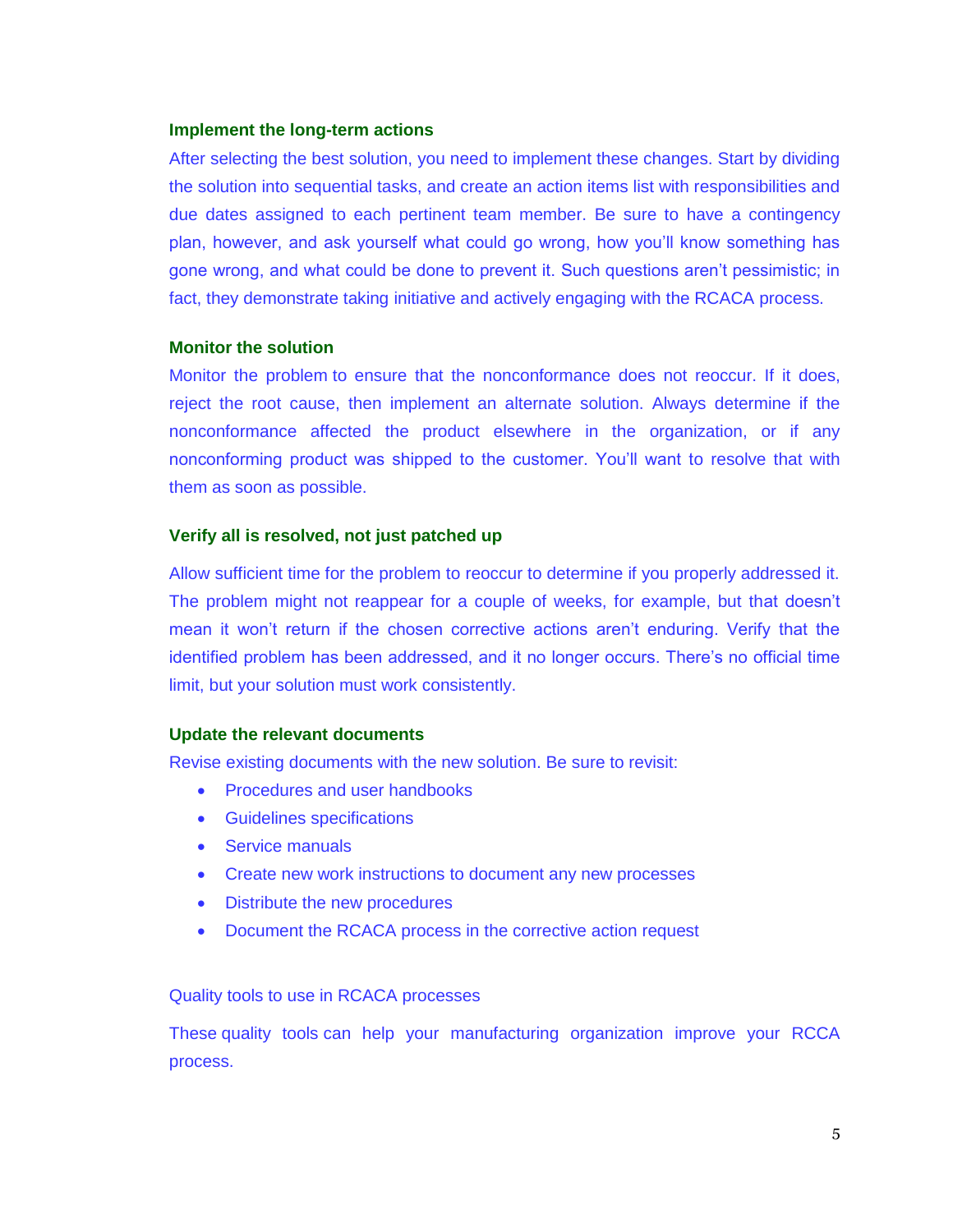## **Histogram**

A histogram is a graphical representation that organizes a group of data points into userspecified ranges. Similar in appearance to a bar graph, the histogram condenses a data series into an easily interpreted visual by taking many data points and grouping them into logical ranges or bins.

#### **Brainstorming**

[Brainstorming](https://www.cmtc.com/blog/how-to-target-eliminate-company-problems) is a group creativity technique by which efforts are made to find a conclusion for a specific problem by gathering a list of ideas spontaneously contributed by group members. Your employees can provide valuable insight into the manufacturing process, so gathering their input along the way of your RCACA process is important.

### **Control chart**

[Control charts,](https://www.cmtc.com/blog/overproduction-effects-on-labor-cost) also known as Shewhart charts or process behavior charts, are a statistical process control tool used to determine if a manufacturing or business process is in a state of control. In other words, it's a graph used to study how a process changes over time.

#### **Scattergram**

A scatter plot is a type of plot or mathematical diagram using Cartesian coordinates to display values for typically two variables for a set of data. This method of organizing data can reveal any present correlations between variables.

#### **Pareto analysis**

[Pareto analysis](https://www.cmtc.com/blog/process-capability-index-six-sigma) is a formal technique useful to graphically represent the impact of various causes. They are based on the Pareto Principle, also known as the 80/20 rule. According to the Pareto principle, over time, roughly 80 percent of the defects, for example, will come from 20 percent of the causes. So, by gathering and charting data, you gain visibility of the causes that will have the greatest impact. Take care of 80 percent of your problems or defects by focusing your energy on those causes that are most important.

#### **Check sheets**

Check sheets are not complicated to create. But oddly, they are probably the least used and most valuable of the [quality tools.](https://www.cmtc.com/quality) A check sheet is a form used to collect data in real time at the location where the data are generated. The data the check sheet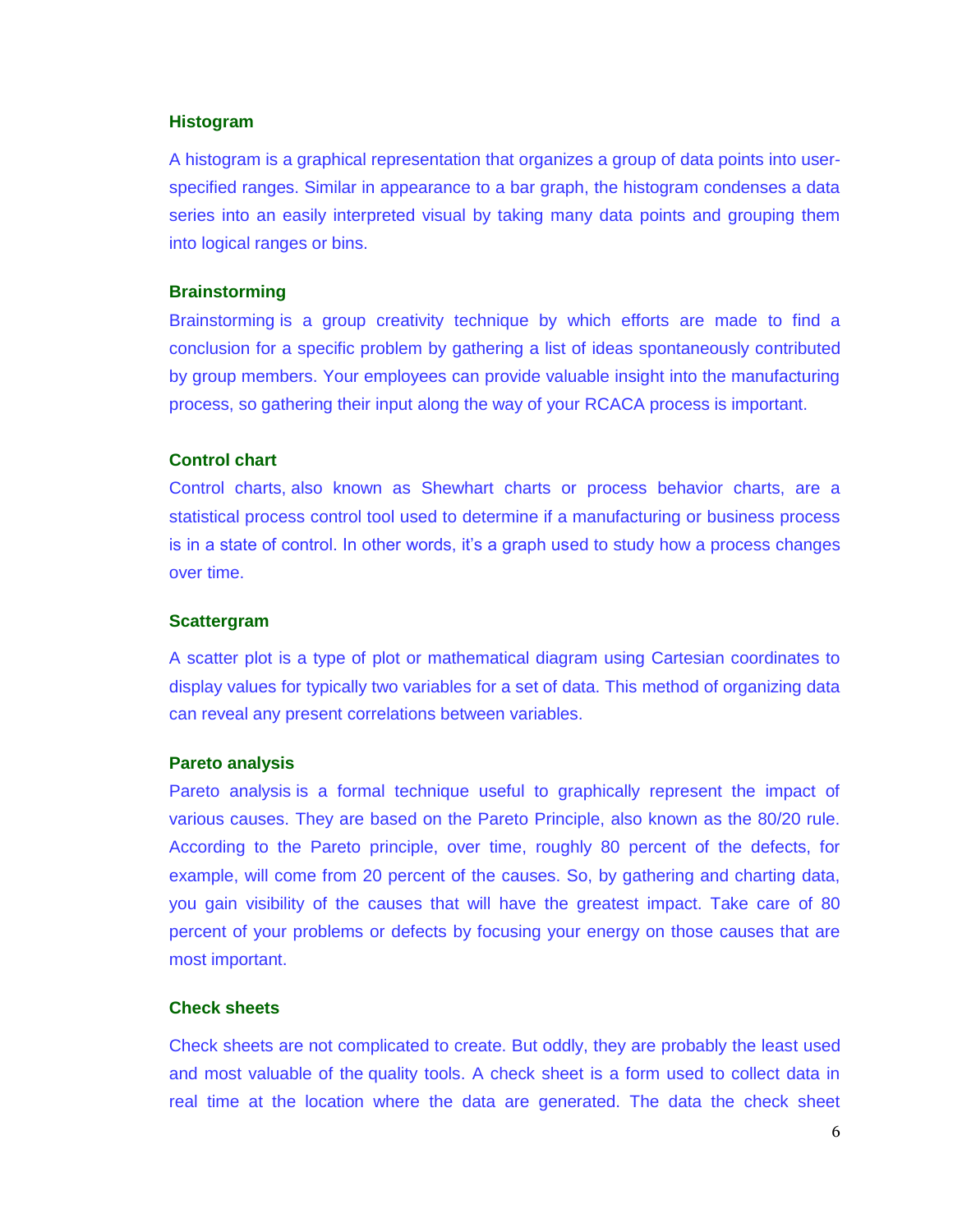captures can be quantitative or qualitative. When the information is quantitative, the check sheet is sometimes called a tally sheet.

## **Process flow diagrams**

A process flow diagram (PFD) is a diagram commonly used in chemical and process engineering to indicate the general flow of plant processes and equipment. The PFD displays the relationship between major equipment of a plant facility and does not show minor details such as piping details and designations.

## **Cause and effect diagram**

Sometimes referred to as a fishbone diagram, [cause-and-effect](https://www.cmtc.com/blog/10-effective-cost-saving-tips-for-manufacturers) diagrams are a visual tool used to logically organize possible causes for a specific problem or effect by graphically displaying them in increasing detail, suggesting causal relationships among theories.

## **The 5 Whys**

Ask ["why?"](https://www.cmtc.com/blog/iso-certified-matters) at least five times; stop when going further adds no more value. When done, add the word "so" or "therefore" at the end of each response, and then work backward, to the top of the page, to confirm the logic.

For example: Why did the lights go out?

W1: Why did the lights go out? The fuse blew.

W2: Why did the fuse blow? The motor overheated and caused a burning odor.

W3: Why did the motor overheat? The motor's bearing failed.

W4: Why did the motor's bearing fail? The wrong seal was installed, and it allowed the lubricant to leak out.

W5: Why was the wrong bearing seal used? It was assembled incorrectly.

W6: Why was the bearing assembled incorrectly? The assembly process was not robust; it was designed without checkpoints for the operator, and there were no work instructions to follow.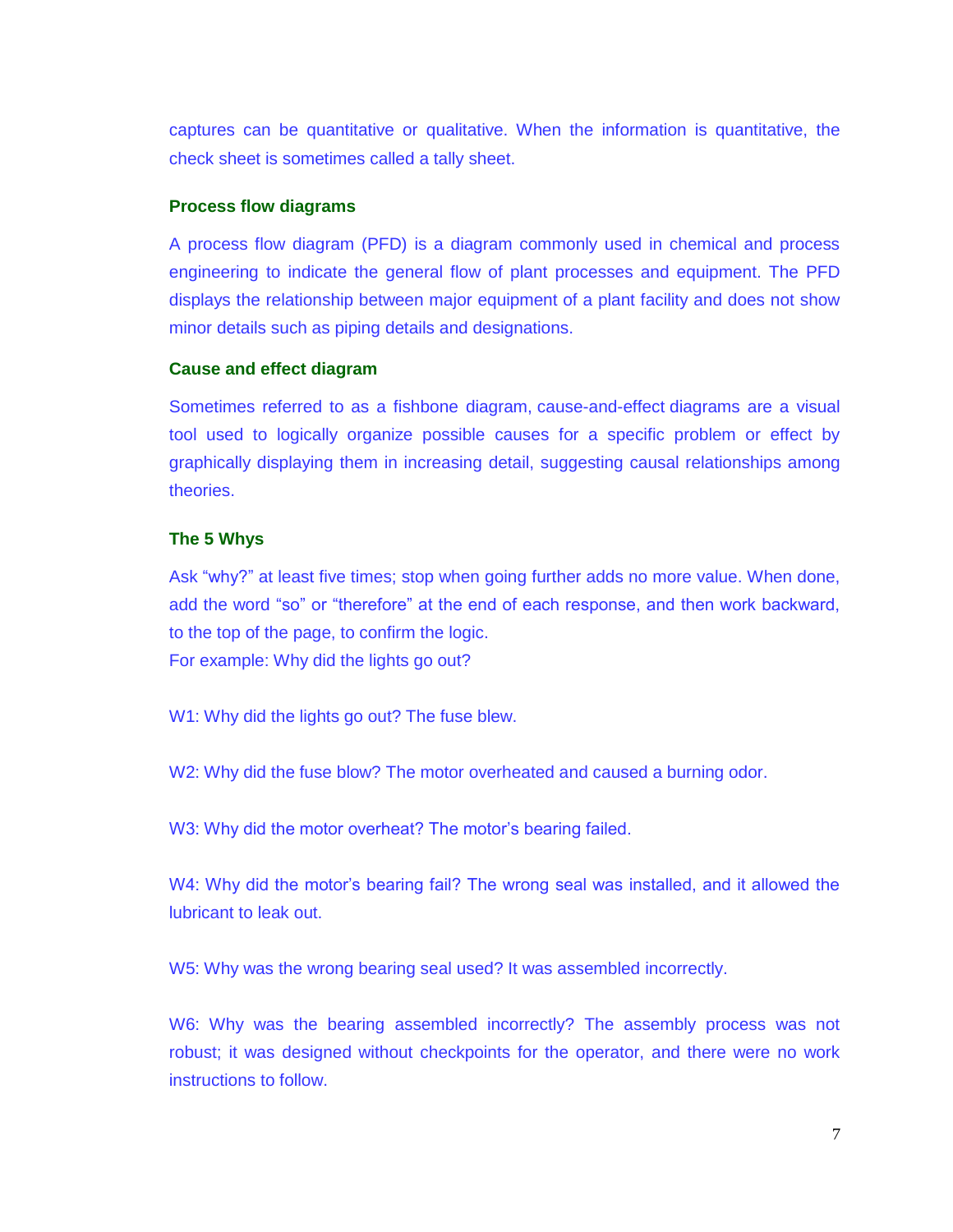## **SIPOC diagram**

A SIPOC (suppliers, inputs, process, outputs, customers) diagram is a tool used by a team to identify all relevant elements of a process improvement project before work begins. It helps define a complex project that may not be well scoped and is typically employed during the measure phase of the define, measure, analyze, improve, control (DMAIC) problem-solving methodology. It is similar and related to process mapping and "in/out of scope" tools, but it provides additional detail.

# **FMEA analysis**

Failure mode and effects [analysis](https://www.cmtc.com/blog/lean-principles-and-tools) is the process of reviewing as many components, assemblies, and subsystems as possible to identify potential failure modes in a system and their causes and effects. It's a systematic and proactive method for evaluating a process to identify where and how it might fail, and to assess the relative impact of different failures, thereby identifying the parts of the process that are most in need of change.

## **Concentration diagram**

A defect concentration diagram is a graphical tool that is useful in analyzing the causes of the product or part defects. It's a drawing of the product, with all relevant views displayed, onto which the locations and frequencies of various defects are shown.

# **Eight disciplines analysis**

This is a method developed at Ford Motor Co. and is used to approach and resolve problems. It's typically employed by quality engineers or other professionals. Focused on product and process improvement, its purpose is to identify, correct, and eliminate recurring problems.

There are [eight disciplines of problem-solving:](https://www.cmtc.com/blog/the-importance-of-a-good-logistics-strategy-in-manufacturing)

- **Establish the team.**
- Describe the problem.
- Develop interim containment actions.
- Define and verify root causes and escape points.
- Choose and verify permanent corrective actions.
- Implement and validate permanent corrective actions.
- Prevent recurrence.
- Recognize team and individual contributions.